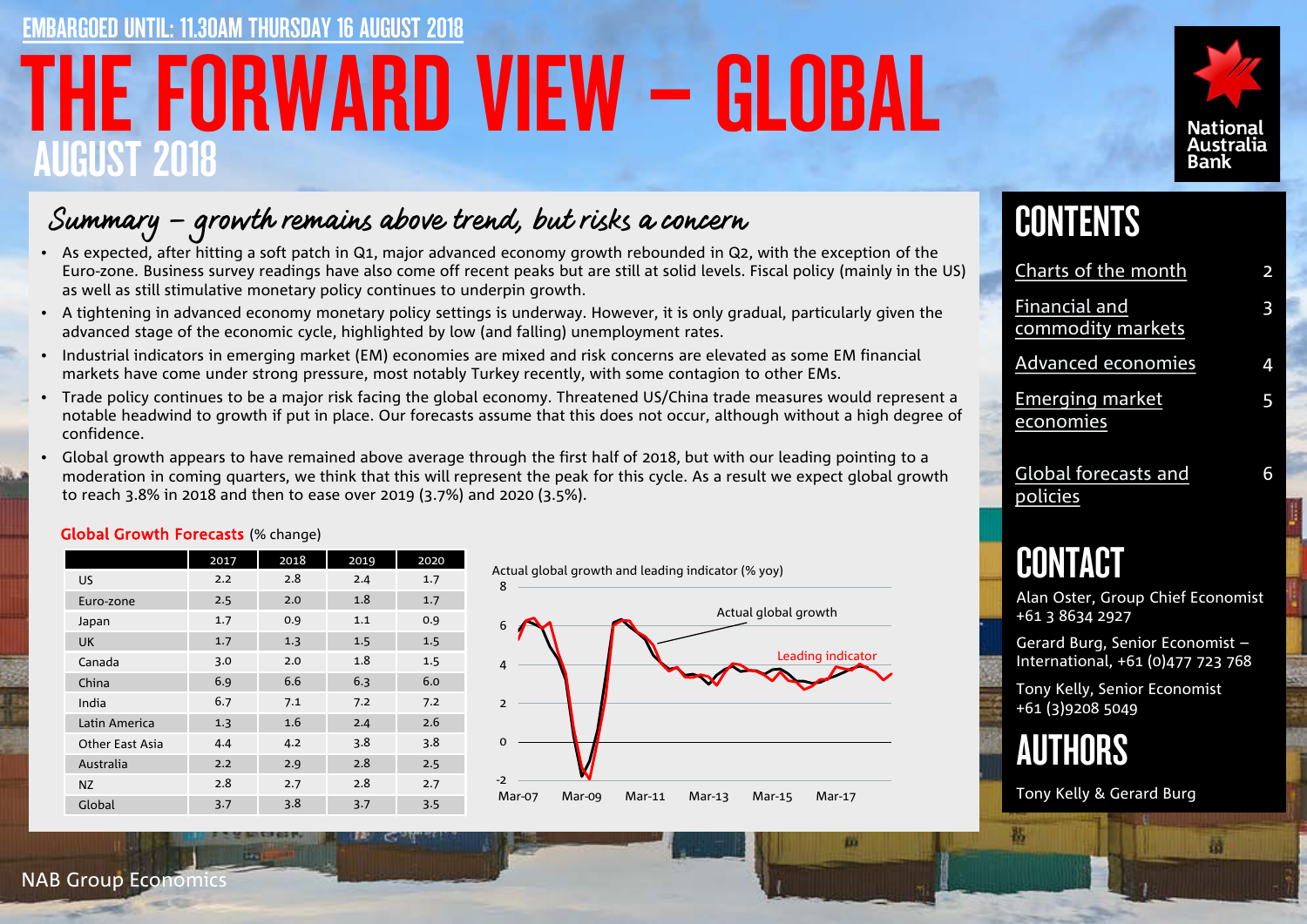# <span id="page-1-0"></span>EAST ASIAN ECONOMIES

# Economic growth has accelerated, but region is vulnerable to trade concerns

## Growth up from 3.5% in Q1 '16 to 4.5% in Q1 '18…

East Asian 8 economic growth (% yoy)



### …driven by a broad upturn across the region



## East Asia is highly trade exposed, and could be impacted by current tensions, given growing trade links with China



Exports to China (% share of total)



Jan-2001 Jan-2005 Jan-2009 Jan-2013 Jan-2017 Mar-2003Mar-2007Mar-2011Mar-2015

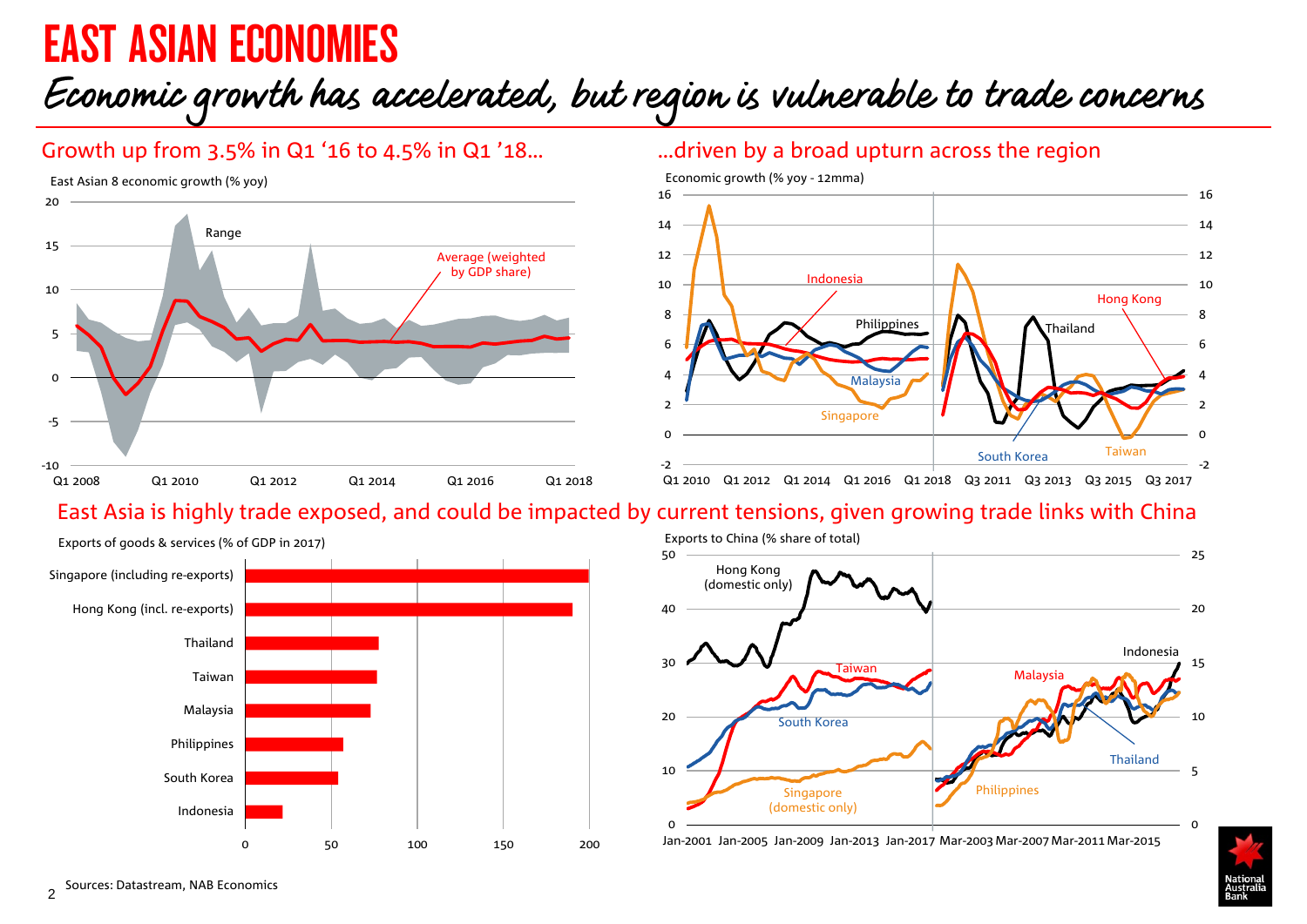# <span id="page-2-0"></span>FINANCIAL AND COMMODITY MARKETS

# Gradual AE monetary policy tightening, but financial conditions not yet 'tight'



## GRADUAL IS THE KEY YIELD CURVE WARNING OVERSTATED



1984 1988 1992 1996 2000 2004 2008 2012 2016 Yields based on Govt. rates. Greay areas indicate recession periods.

## EMERG. MKTS STILL UNDER PRESSURE





- A gradual tightening in advanced economy monetary policy settings is underway. This month the Bank of England (BoE) raised its Bank Rate; this followed last month's hike by the Bank of Canada and the Fed's rate hike in June. However, the key word is 'gradual' – Fed and BoE rate tightening in particular is happening at a slow pace by past standards, and in the case of the ECB any tightening is still in the future. The Bank of Japan recently tweaked its policy with the result that 10 yr yields will be allowed to move a bit higher, but a major change in policy settings any time soon is unlikely.
- Policy tightening to-date looks particularly modest given the stage of the economic cycle – advanced economy unemployment is at decade lows. Of course, one reason for the muted response of policy is that inflation has been soft and below target.
- Monetary tightening is most advanced in the United States. This is not surprising as unemployment is low and inflation now essentially back on target; as a result more rate hikes are expected. Concerns have been raised about the flattening in the 10yr-2yr yield curve; this reflects the fact that historically an inverted yield curve has been followed by a recession within 6-24 months. However, it does not automatically follow that increases in the fed funds rate will invert the yield curve. Moreover, while in the past a similar signal has come from a yield curve calculated using different maturities, this is not the case this time around – particularly at the shorter-end where it has been broadly flat.
- Moreover, prior US recessions have also been preceded by more aggressive monetary tightening than is currently occurring. More generally, broader measures than just the policy rate indicate that financial conditions – in the US and other advanced economies – are not tight right now.
- In contrast, emerging market (EM) economies have been coming under pressure – reflected in falling currencies and stock prices – following the rise in the US dollar from early April, as well as due to local factors. While a few countries – such as Argentina and Turkey – have been hit particularly hard, there has been some broader contagion to EM economies, leading some EM central banks to raise rates.
- Overall commodity prices as measured by the Thomson Reuters/Core Commodity CRB Index – after falling by around 8% between end May and mid-June, briefly stabilised before coming under further pressure as EM concerns re-emerged.

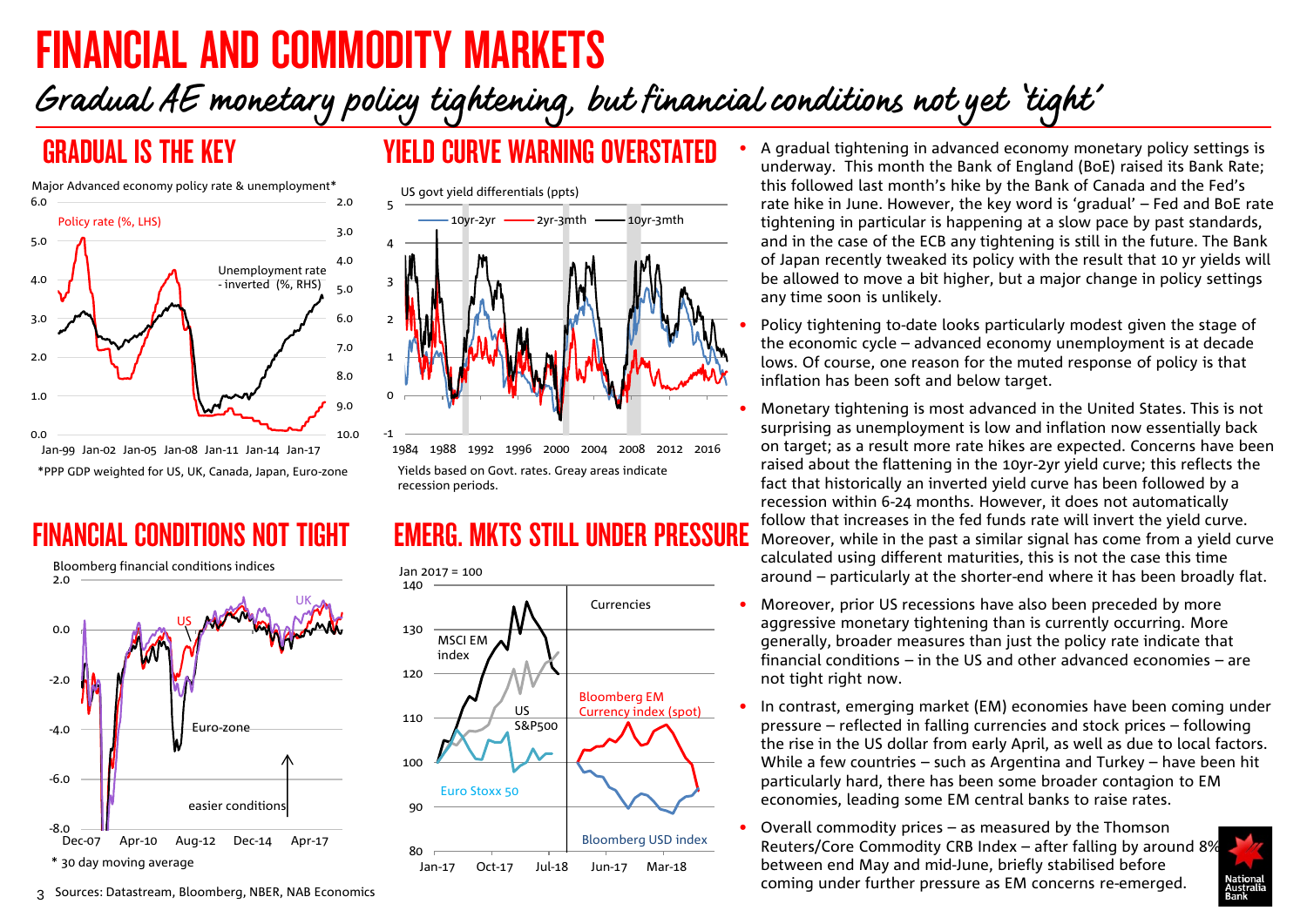# <span id="page-3-0"></span>ADVANCED ECONOMIES

# Growth rebounds from soft Q1; business surveys have eased but still solid



Advanced Economy Manufacturing PMIs (50=Breakeven)

## Q2 GROWTH REBOUND UNEMPLOYMENT LOW & FALLING

Advanced economy unemployment rates (%)



Q1 2008 Q1 2010 Q1 2012 Q1 2014 Q1 2016 Q1 2018

Advanced Economy Services PMIs (50 = Breakeven level)



0

14

- After hitting a soft patch in Q1, major advanced economy growth has rebounded in Q2. This was most evident for the US, but was also true for Japan and the UK. Canada is also widely expected to show stronger growth in Q2.
- Monetary policy across the advanced economies remains a factor supporting growth, notwithstanding some gradual tightening todate. Fiscal policy has also turned supportive, particularly in the US. Supply constraints are likely to become an increasing constraint on growth, as highlighted by the already low unemployment rates in many advanced economies. The major downside risk is from trade tensions and the possibility that businesses faced with an uncertain environment might defer investment.
- Growth in advanced economy goods exports and industrial production remains soft on a three-monthly basis, but has shown some improvement in recent months. Similarly, while off recent peaks, manufacturing business survey indicators have generally stabilised. In contrast, there were declines in non-manufacturing business surveys in July – particularly in the US – although given the month-to-month noise it is too early to draw any definite conclusions. Moreover, the current levels of the PMI surveys, are still consistent with solid rates of growth.
	- The Q2 improvement in GDP growth was most pronounced in the US, with growth of just over 4% qoq (annualised). Growth is being supported by this year's large fiscal stimulus (tax cuts and increases in government spending). Exports also surged in Q2 – perhaps reflecting a bring forward of activity ahead of Chinese tariffs. As the fiscal stimulus fades, monetary policy tightens gradually and capacity constraints kick-in, growth is expected to slow over coming years.

The exception to the story of an advanced economy rebound in Q2 was the Euro-zone, with the rate of growth similar across both Q1 and Q2 and well down on the second half of last year. While measures of consumer and business confidence have come off their highs, they are still at robust levels. Traditionally, the PMI surveys have closely tracked Euro GDP growth, but recently have pointed to higher GDP growth than has actually been the case. As a result our forecasts only allow for a modest growth Sources: Datastream, NAB Economics and Sources: Datastream, NAB Economics and Sources: Datastream, NAB Economics and Sources: Datastream, NAB Economics and Sources: Datastream, NAB Economics and Sources: Datastream, NAB Ec

4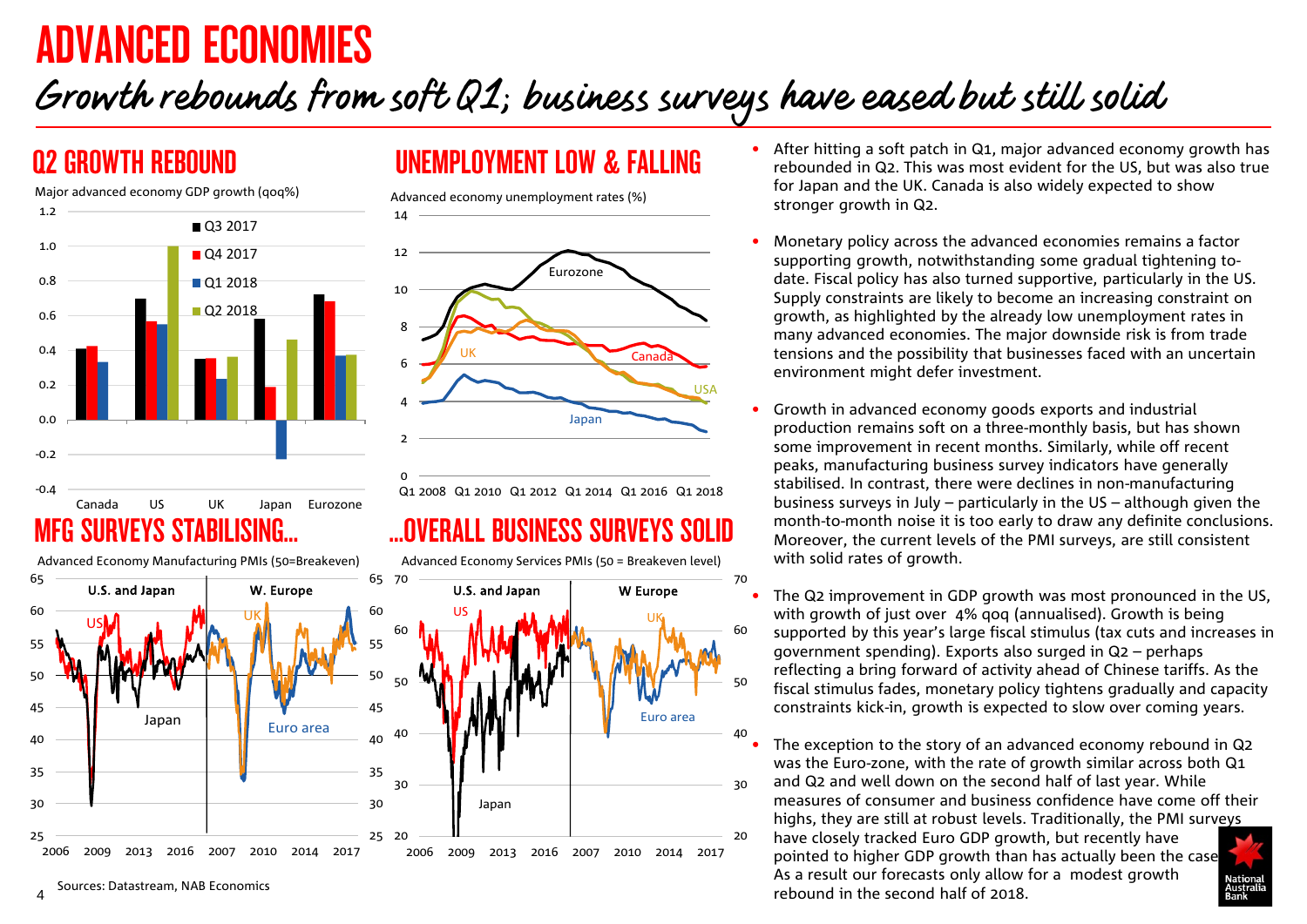# <span id="page-4-0"></span>EMERGING MARKET ECONOMIES (EMES)

# Slowing trade volumes and currency concerns point to some EM risk



## MIXED INDUSTRIAL TRENDS EXPORT VOLUMES SLOWING

Emerging market trade volumes & IP (Jan 2013 = 100)



## TURKEY HIGHLY EXPOSED

60 65 70 75 80 85 90 95 100 105 Apr-18 May-18 Jun-18 Jul-18 Aug-18 **Turkey Argentina** MSCI emerging currency index China India

### $\Omega$ 4 8 12 16 20 30 35 40 45 50 55 Q1 2005 Q1 2008 Q1 2011 Q1 2014 Q1 2017 Official reserve assets (excluding gold) (RHS) External debt (LHS)

- Trends in emerging market economies remain mixed with risk concerns elevated by the growing trade tensions between the United States and China (which could have spill-over effects into other emerging markets) and currency crises in a number of countries.
- Industrial indicators are mixed across the major emerging markets  $$ with output growth in China remaining relatively stable, while growth in India and Brazil has slowed since the early part of the year.
- China's economic growth was marginally softer in Q2, down to 6.7% yoy (following three straight quarters of growth at 6.8%). This robust result was despite a deleveraging program aimed at addressing the country's debt. The pace of deleveraging may slow in H2, to support growth in response to US tariffs.
- US tariffs on Chinese imports (and China's retaliatory measures) came into effect in early July, however it is too early to see any impact in the data. Chinese trade data for July showed an increase in dollar denominated imports from the US – up 11% yoy, in line with recent trends – albeit this was smaller that the overall increase in Chinese imports (up 28% yoy). Similarly, exports to the United States rose by 11% yoy, marginally slower than overall export growth of 12%.
- Trade trends for emerging markets softened ahead of the tariff imposition. CPB data up to May showed a slowing rate of growth for export volumes – at just 1.8% yoy (on a three month moving average basis) – with volumes declining since a peak in February.
- Risk focus in recent weeks has increasingly turned towards Turkey. Although relatively small (at around 1.7% of global GDP), a financial crisis in the country could spill-over into Europe via the banking sector (particularly Spanish, Italian, Dutch and French institutions), and there has already been some pressure on Italian bond yields.
- Turkey's currency has been falling sharply in recent months (down over 40% since the start of the year), a particular problem given the size of the country's external debt (around 53% of GDP) – which is largely foreign currency denominated – and limited foreign reserves (less than 10% of GDP). Almost 62% of the country's debt is in US dollars, with a further 35% in Euros.

5 Sources: Datastream, CPB, NAB Economics

Emerging market currency indices (to US\$) (3 April 18 = 100) Turkish risk indicators (% of GDP)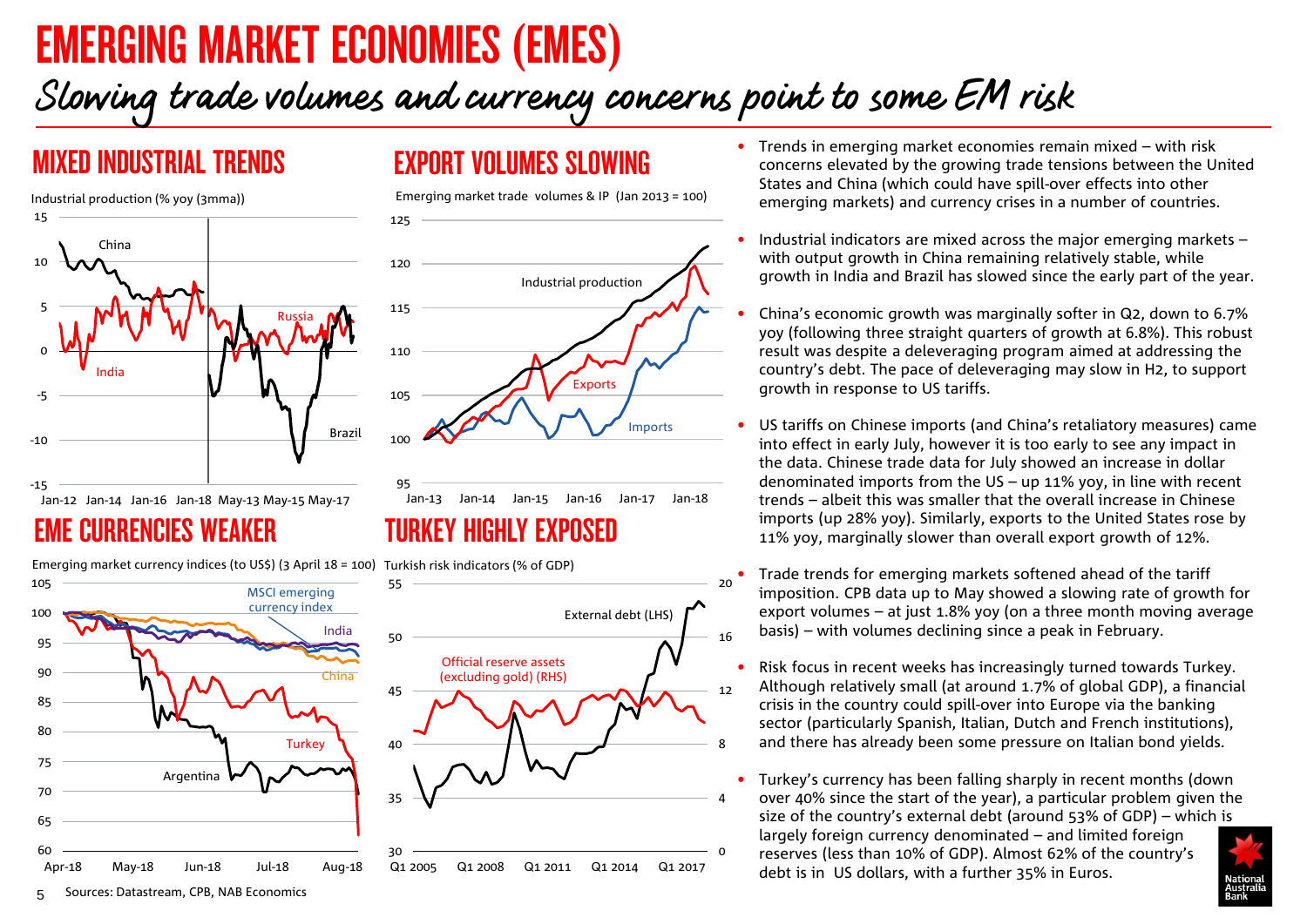# <span id="page-5-0"></span>GLOBAL FORECASTS, POLICIES AND RISKS

# Global growth remains above trend but expected to ease



## TARIFFS & IMPLICATIONS



• While the recent partial indicators for EM economies have been somewhat mixed, the rebound in major advanced economy growth in Q2 2018 suggests that overall the global economy continued to grow at an above trend rate through to mid-2018.

- Global industrial production growth (y/y basis) has been trending up since mid-2015, although the growth rate has stabilised in recent months. A possible warning sign is the downturn in global trade volume growth in recent months. Business surveys also point to global manufacturing conditions having eased. This is also true of the more important services sector, but to a lesser degree, and the services PMI remains at a robust level.
- We continue to think that the current global economic cycle will peak this year. Our leading indicator (see Chart on front page) suggests that growth is set to slow across the remainder of this year.
- A slowing in global economic growth in coming years will be most evident in advanced economies, due to gradual monetary policy tightening, US fiscal stimulus fading and capacity constraints. The ongoing transition of China's economy, and associated trend growth slowdown, will also be a factor although still robust growth in India will provide an offset. Overall, we expect global growth of 3.8% this year, but for growth to ease to 3.7% in 2019 and 3.5% in 2020.
- Trade actions remain a major risk for the global economy. There was some recent good news with US/EU talks resulting in potential US tariffs on Euro auto imports being put on hold. However, 25% tariffs on a further \$16b of China exports to the US will be imposed on 23 August, and the mooted tariff on a further \$200b of imports was increased from 10% to 25%. China has indicated it will retaliate which could trigger US tariffs on another \$200b of imports from China.
- If all the threatened US/China tariffs were to go ahead it would increase the average US tariff rate by around 5ppts. Studies have indicated a tariff increase of this magnitude would lower US GDP by o.5-0.9ppts and world GDP by 0.2-0.4ppts. While this might be spread out over a few years it would represent a strong headwind to US and global growth (particularly in East Asia – see page 2).

• While trade remains the key risk, recent developments in Turkey are a reminder that navigating gradual monetary policy normalisation in advanced economies, given structural and policy weaknesses in some EM countries, is not going to be all